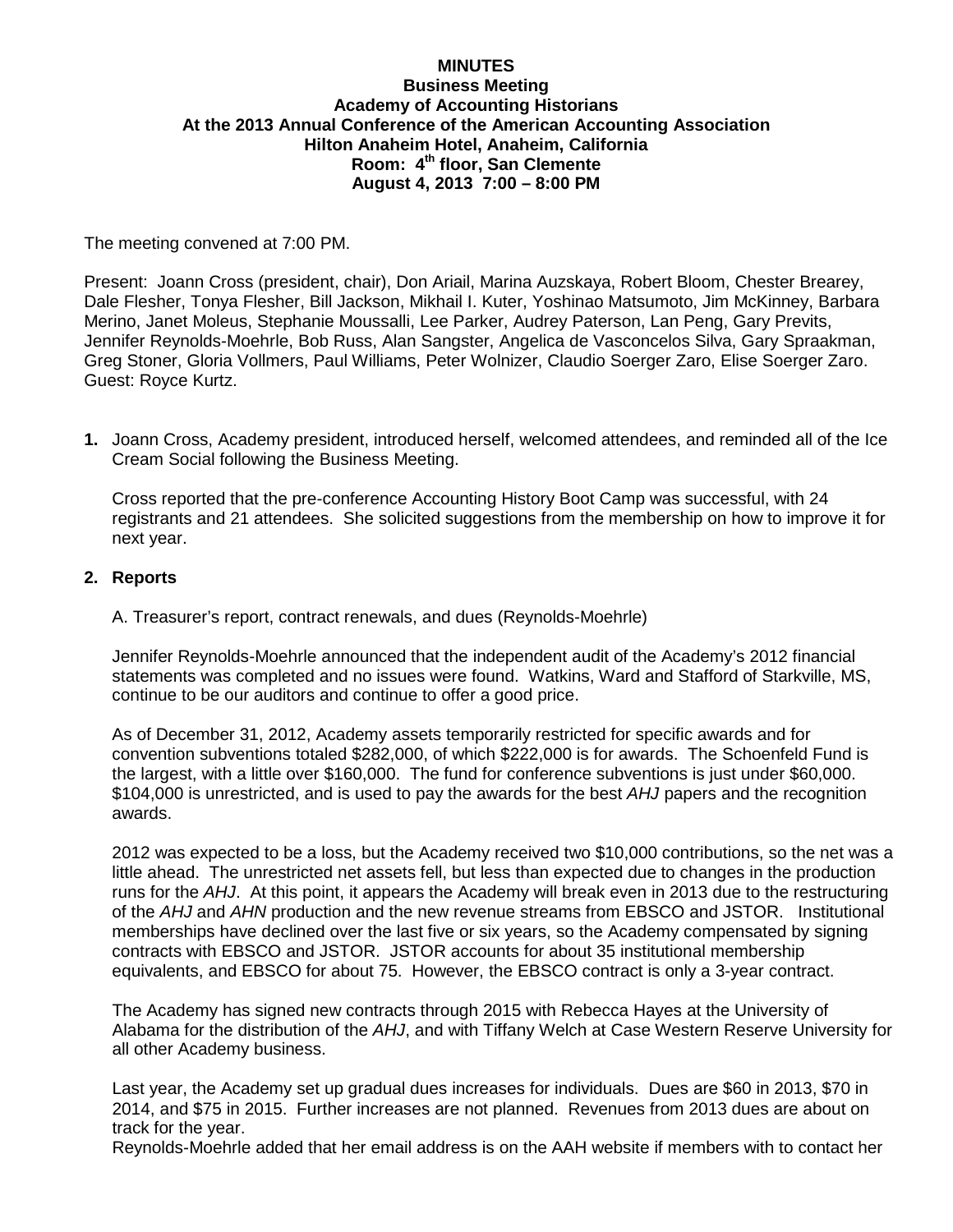for more details.

A member expressed concern about the dues increases, in that they may discourage new members who would have been impressed by the previously low dues.

Previts asked if the expenses this year so far are about on track as budgeted. Reynolds-Moehrle answered yes, approximately break-even. She added that a contribution had been received in 2012 just to help the Academy with operating expenses.

B. Academy research conference, 2013 (Cross)

The 40<sup>th</sup> Anniversary Conference of the Academy of Accounting Historians will take place from October 17-19, 2013, in Oshkosh, Wisconsin. Acceptances for papers were sent out this week.

Cross distributed handouts giving information about access by air, accommodations, and area attractions.

Plenary events will include information on the Experimental Aircraft Association, headquartered in Oshkosh. Another plenary will be on the last 40 years of the Academy, and another will concern the future of the Academy.

Some may wish to follow the conference with attendance at a Green Bay Packers game, to take place just 50 miles away, in Green Bay, Wisconsin.

Registration for the conference is now open on the website. Please contact Cross with any questions about your planning for the conference.

C. *Accounting Historians' Notebook* – operational update (McKinney)

Recent issues have been published on time.

McKinney called for contributions to the *Notebook*.

D. *Accounting Historians Journal* – operational update. (Vollmers, Russ)

- The most recent issue was published late as the new editorial team transitioned in. The next issue will be on time.

- The awards for the best papers in the 2012 volume of the *Accounting Historians Journal* are as follows:

 Winner: Jacques Richard. The victory of the Prussian railway "dynamic" accounting over the public finance and patrimonial accounting models (1838-1884): An early illustration of the appearance of the second stage of capitalist financial accounting and a testimony against the agency and the market for excuses theories. Issue 1.

 Runner-up: Robert J. Kirsch. The evolution of the relationship between the U.S. financial accounting standards board and the international accounting standard setters: 1973-2008. Issue 1.

 Runner-up: Hugo Nurnberg. Objectives of financial reporting, aboriginal cost, and pooling of interests accounting. Issue 2.

- Over the last two years, the journal has received 39 submissions. Thirteen manuscripts were rejected, ten are still under revise-and-resubmit, seven have been published, and three accepted for the December, 2013 issue. A handful are in limbo, as the authors have not responded. In one case,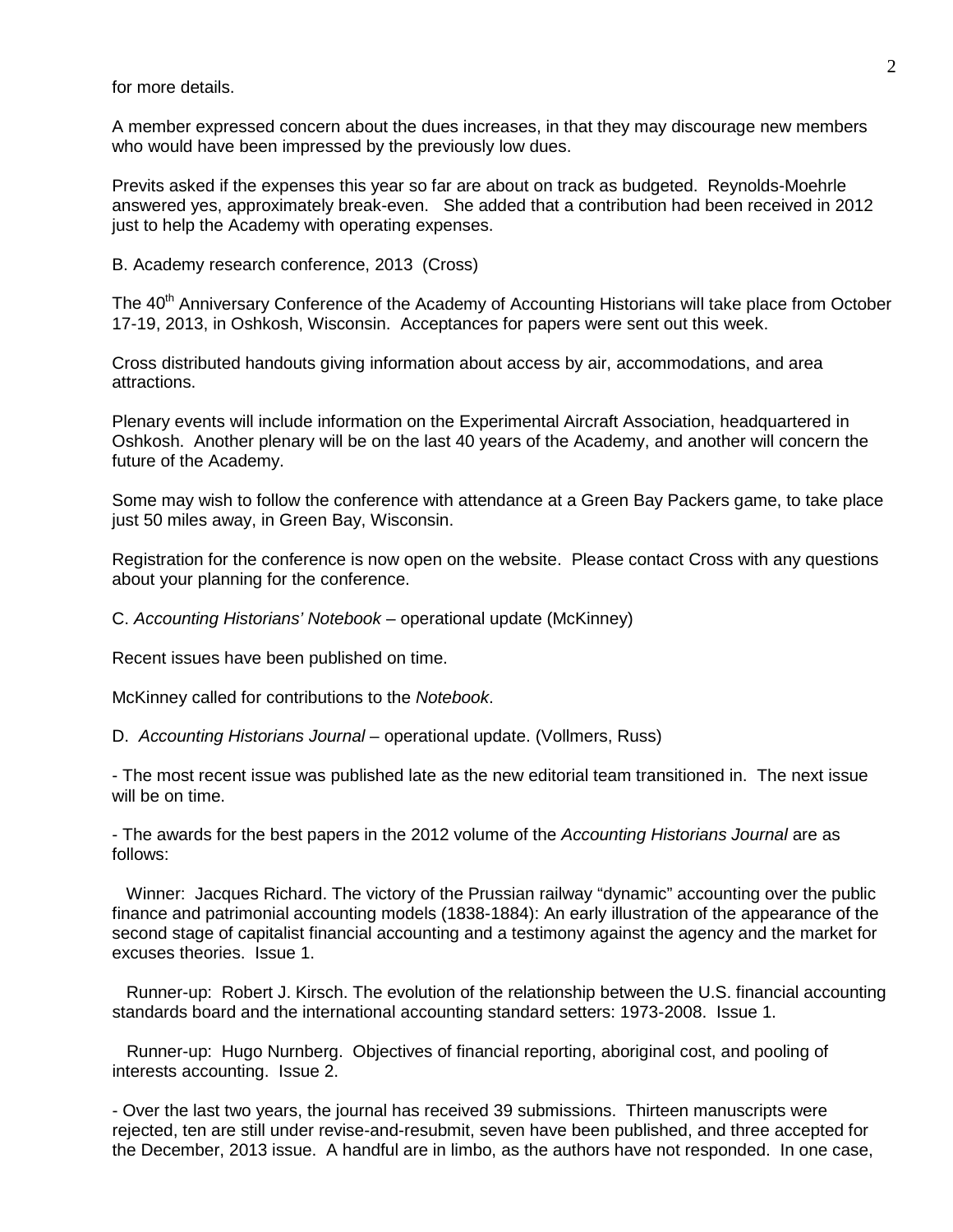the editor is looking for a third reviewer.

Vollmers intends to revive some sections that used to exist in the *Journal*. These include a potpourri or salmagundi section, a section for responses to previously-published papers, and a section for discussion of articles from the popular press.

## E. *Accounting Historians Journal – strategic considerations*

Previts urged the adoption of Jim McKinney's idea of listing accepted articles during the embargo period (when the journal does not appear online) on the Academy website. The Academy has an agreement with EBSCO and JSTOR and the University of Mississippi (the last on an open-access basis) to post the issues of the *AHJ* full-text online. It has been about seven years since Previts and Dan Jensen began talking to EBSCO about this contract.

Some entities are posting *AHJ* content online without permission. We informed EBSCO.

We're trying to strategically manage where the *AHJ* appears. The embargo protects the value of membership and therefore Academy revenues, but it is problematic today not to put content online immediately.

The Academy hopes to have its application to be indexed in SCOPUS (an important abstract and citation database for peer-reviewed literature) accepted. Members are urged to cite *AHJ* articles when appropriate. We do not have the tools that other journals have, but the *AHJ*'s cost is far lower, too.

F. Annual workshop on accounting history, 2013 and 2014 (Moussalli, for Lazdowski)

The annual workshop on accounting history this year had 21 or 22 participants. It took place on the Sunday before the AAA meeting began; this favorable time slot is normally available if the organizer requests it as soon as the CPE sessions are open for requests.

Members should please suggest subjects or participants for future workshops.

Jim McKinney urged that Barbara Merino's presentation on different types of accounting theories and paradigms be included at future workshops.

Others suggested that we might have an hour for the presentation of in-process historical dissertations, followed by specific feedback from senior researchers.

Lazdowski was commended for her excellent work organizing this workshop again.

G. "Voices of Experience" project (Moussalli, for Lazdowski)

Moussalli read the following statement by Lazdowski: "We are continuing in this series of interviews and comments with esteemed members of the Academy to provide opportunities for guidance, perspective, and reflection. We currently have several candidates in mind who will be featured in future *Notebook* articles. Please stay tuned for upcoming articles. We wish to thank our future "Voices of Experience" in advance for their assistance."

Attendees voiced several suggestions for future interview subjects. For example, we might interview retirees from CPA firms. We should include interviews with people who live abroad.

Bob Russ and others urged that we continue to coordinate these interviews through Lazdowski, so that there are not numerous people contacting possible interviewees.

Moussalli urged that it is essential to get permissions from the interviewees, including copyright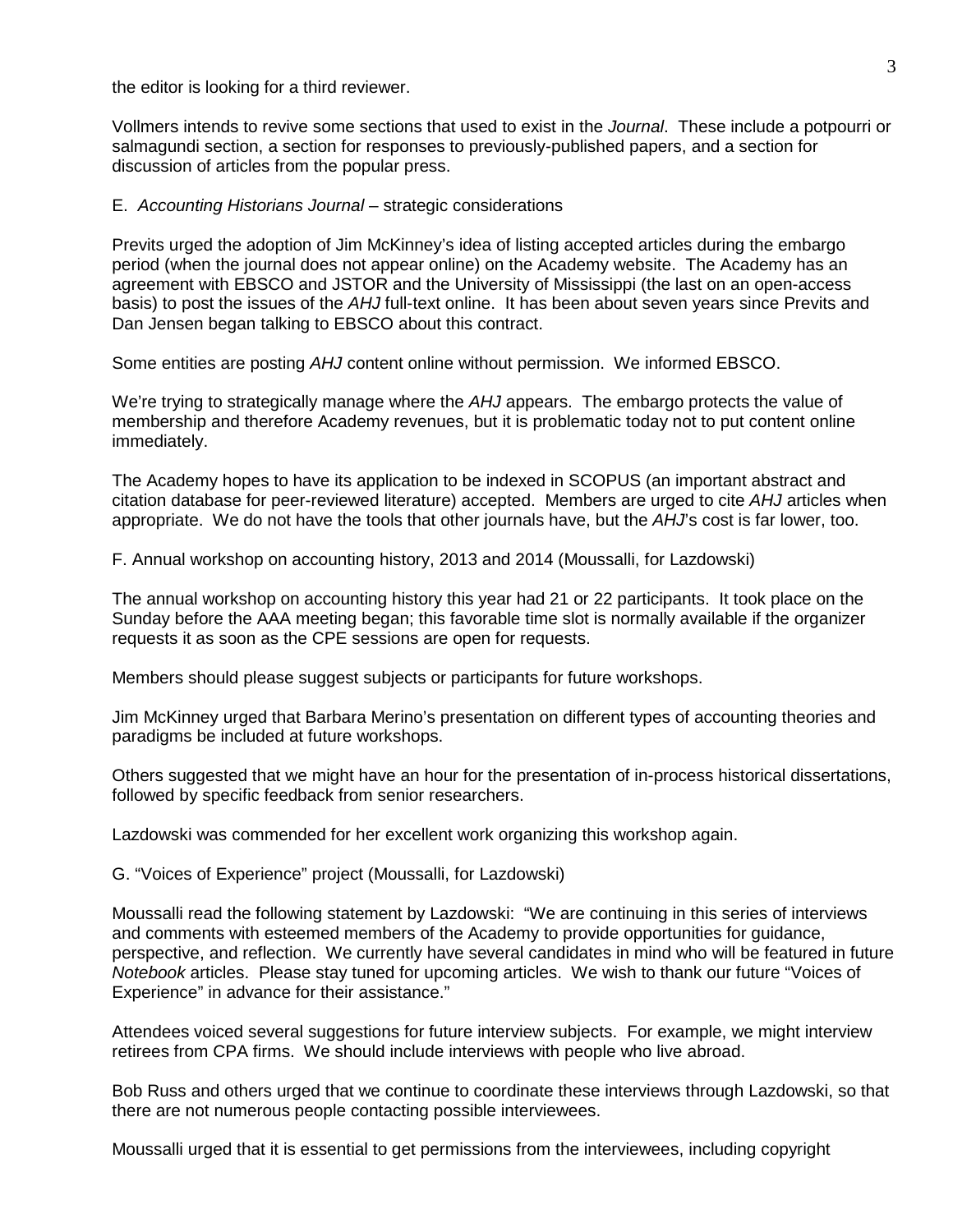permissions for recordings and pictures and interview content. We need to follow human subject research protocols and the permissions typically used by researchers engaged in oral history.

H. 40-year history of Academy of Accounting Historians (Previts)

Edward Coffman, Professor Emeritus – Virginia Commonwealth University, is leading on the history project relating to the 40<sup>th</sup> anniversary of the Academy of Accounting Historians (2013-2013). Coffman is working with the assistance of two other Academy members, Yvette Lazdowski and Gary Previts.

There are two previous Academy histories covering a 10-year period beginning in 1973, and then an added 15-year history which picks up after the first history and extends through 1998. The period 1999-2013 is the focus of the current effort. All told, the three histories will cover the period through the Academy's  $40<sup>th</sup>$  anniversary. The first draft is near completion. It will be presented at the October conference in Oshkosh, Wisconsin.

I. Richard Brief, R.I.P. (Previts)

Dick Brief died suddenly recently. He taught at New York University, was a past president of the Academy (1980-81), and trained at Columbia. He was always willing to help other scholars and will be sorely missed. A study of his scholarship will undoubtedly form the basis of a future dissertation.

Robert Bloom is doing a short obituary on Brief for the AHN and is also preparing a longer article. He pointed out that Brief was unique in that his interests lay in quantitative work, accounting history, and theory, but he rarely taught. His output was huge, including 11 books and articles in the *Journal of Accounting Research*, the *Accounting Review*, the *Business History Review*, the *Financial Analysts Journal*, and the *Accounting Historians Journal*. He was the forerunner of the application of quantitative analysis to financial accounting. As editor of the Garland reprint series for accounting monograph classics, he saw 383 classic works reprinted. He received the Hourglass award in 1983.

**3.** Awards for 2012 and 2013

A. Hourglass Award 2012.

Winner: Alan J. Richardson.

B. Margit F. Schoenfeld & Hanns Martin W. Schoenfeld Scholarship in Accounting History 2012.

 Winner: Miguel Gonçalves, Portugal. Winner: Martin Persson, Great Britain.

C. Vangermeersch Manuscript Award 2012

Winner: Pierre Labardin. 19<sup>th</sup>-century French banking.

D. The Best Manuscript Awards 2012 (for the best papers published in the *AHJ* in 2011)

Winners: Jesse Dillard and Linda Ruchala. "Veblen's Placebo: Another Historical Perspective on Administrative Evil"

Runner-up: John Richard Edwards. "Accounting on English Landed Estates during the Agricultural Revolution - a Textbook Perspective"

Runners-up: Jill Hooks and Ross Stewart. "Farmers, Politics, and Accounting: The History of Standard Values"

E. No 2012 awards:

- Innovation in Accounting History Education Award 2012.